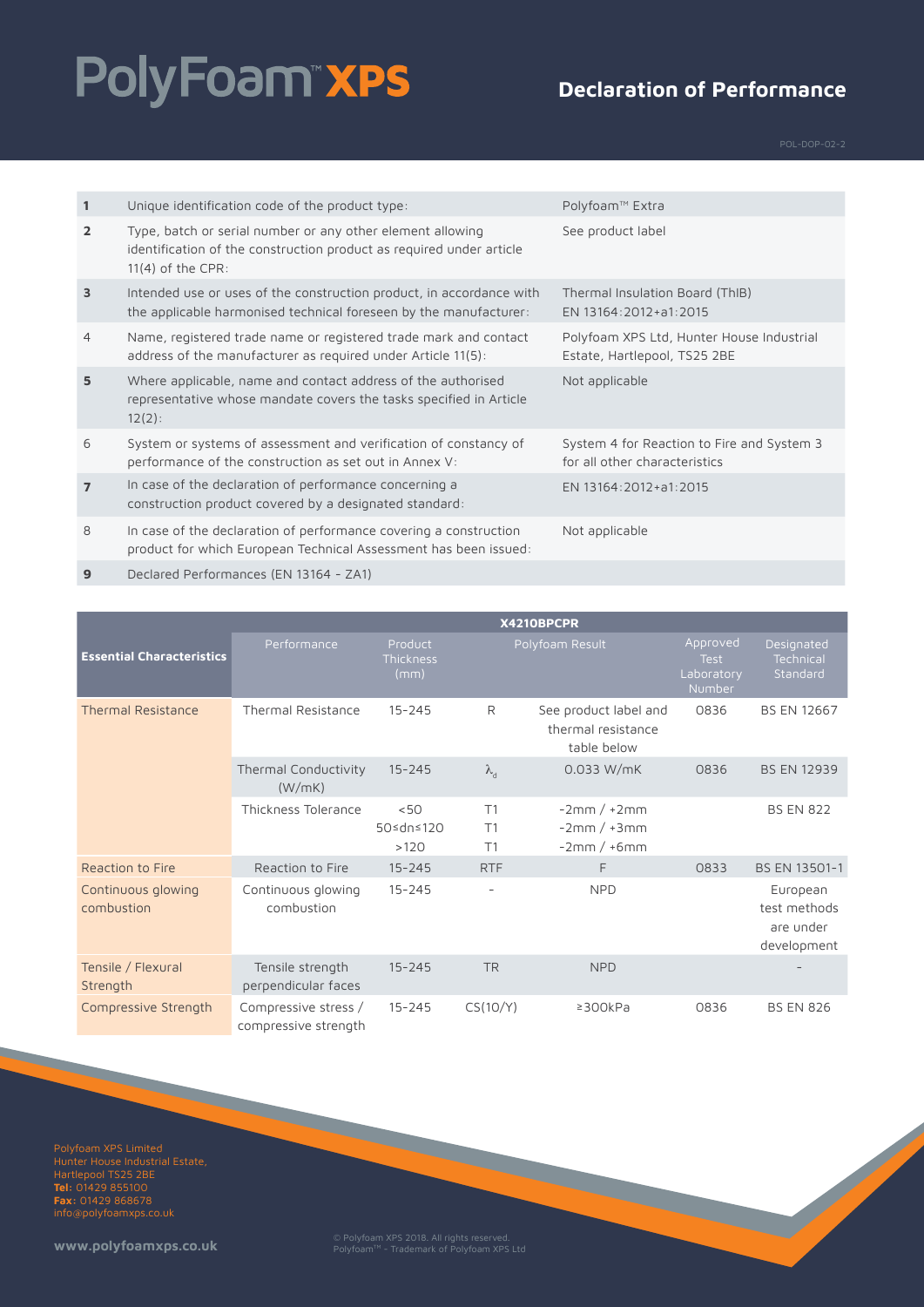# PolyFoam"xPS

#### **Declaration of Performance**

|                                                                                          | X4210BPCPR                                                                             |                              |                   |                                          |                                                 |                                                      |
|------------------------------------------------------------------------------------------|----------------------------------------------------------------------------------------|------------------------------|-------------------|------------------------------------------|-------------------------------------------------|------------------------------------------------------|
| <b>Essential Characteristics</b>                                                         | Performance                                                                            | Product<br>Thickness<br>(mm) |                   | Polyfoam Result                          | Approved<br><b>Test</b><br>Laboratory<br>Number | Designated<br>Technical<br>Standard                  |
| Durability of<br>compressive strength<br>against ageing /<br>degradation                 | Compressive creep                                                                      | $15 - 245$                   | CC(2/1.5/50)      | CC(2/1.5/50)77                           | 0836                                            | <b>BS EN 1606</b>                                    |
|                                                                                          | <b>Thermal Resistance</b>                                                              | $15 - 245$                   | R                 | See thermal<br>resistance table<br>below | 0836                                            | <b>BS EN 12667</b>                                   |
|                                                                                          | Thermal Conductivity                                                                   | $15 - 245$                   | $\lambda_{\rm d}$ | 0.033 W/mK                               | 0836                                            | <b>BS EN 12939</b>                                   |
| Durability of thermal<br>resistance against heat,<br>weathering, ageing /<br>degradation | Freeze Thaw<br>Resistance after Long<br>Term Water Diffusion<br>Test                   | $15 - 245$                   | FTCD1             | $\leq 1.0\%$ vol                         |                                                 | <b>BS EN 12091</b>                                   |
|                                                                                          | Freeze Thaw<br>Resistance after<br>Long Term Water<br>Absorption by Total<br>Immersion | $15 - 245$                   | <b>FTCI</b>       | <b>NPD</b>                               |                                                 |                                                      |
|                                                                                          | Dimensional Stability                                                                  | $15 - 245$                   | DS                | DS(70, 90)                               | 0836                                            | <b>BS EN 1604</b>                                    |
| Durability<br>characteristics                                                            | Deformation under<br>specified compressive<br>load and temperature<br>conditions       | $15 - 245$                   | <b>DLT</b>        | DLT(2)5                                  | 0836                                            | <b>BS EN 1605</b>                                    |
|                                                                                          | Long Term Water<br>Absorption by<br>Immersion (% vol)                                  | $15 - 245$                   | WL(T)             | 0.7                                      | 0836                                            | <b>BS EN 12087</b>                                   |
| Water permeability                                                                       | Long Term Water<br>Absorption by<br>Diffusion (% vol)                                  | $15 - 245$                   | WD(V)             | $\mathbf{1}$                             | 0836                                            | <b>BS EN 12088</b>                                   |
| Water vapour<br>permeability                                                             | Water vapour<br>transmission                                                           | $15 - 245$                   | <b>MU</b>         | <b>NPD</b>                               |                                                 |                                                      |
| Release of dangerous<br>substances to the<br>indoor environment                          | Release of dangerous<br>substances                                                     | $15 - 245$                   |                   | <b>NPD</b>                               |                                                 | European<br>test methods<br>are under<br>development |

NPD - No performance determined

Polyfoam XPS Limited Hartlepool TS25 2BE **Tel:** 01429 855100 **Fax:** 01429 868678 info@polyfoamxps.co.uk

**www.polyfoamxps.co.uk** © Polyfoam XPS 2018. All rights reserved. PolyfoamTM - Trademark of Polyfoam XPS Ltd